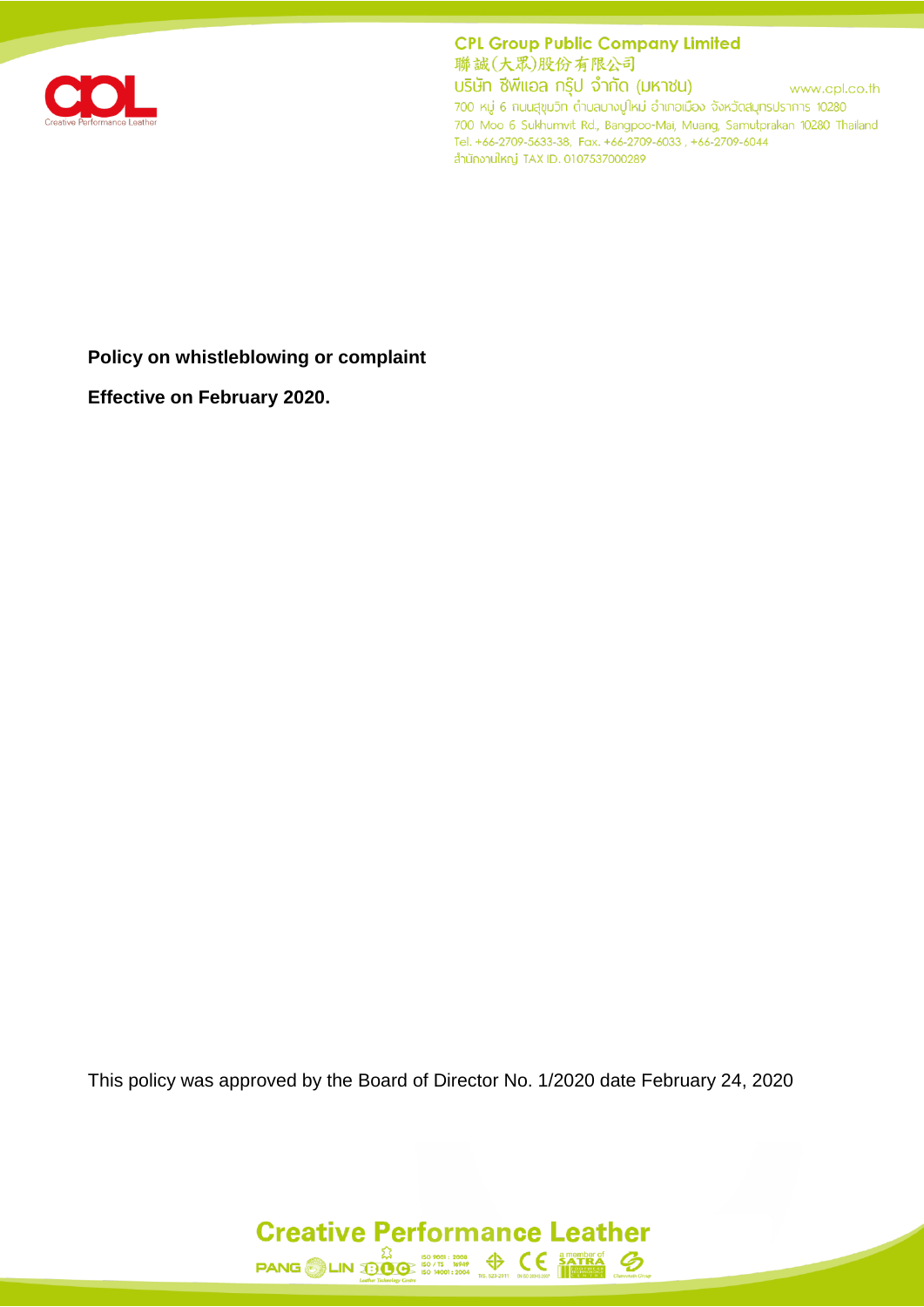

**CPL Group Public Company Limited** 聯誠(大眾)股份有限公司 ้บริษัท ซีพีแอล กร๊ป จำกัด (มหาชน) www.cpl.co.th 700 หมู่ 6 กนนสุขุมวิท ตำบลบางปูใหม่ อำเภอเมือง จังหวัดสมุทรปราการ 10280 700 Moo 6 Sukhumvit Rd., Bangpoo-Mai, Muang, Samutprakan 10280 Thailand Tel. +66-2709-5633-38, Fax. +66-2709-6033, +66-2709-6044 ลำนักงานใหญ่ TAX ID. 0107537000289

## **Policy on whistleblowing or complaint**

### 1. Purpose

CPL Group Public Company Limited "Company" conducts business with honesty, transparency, morality and in accordance with good corporate governance principles. Including anti-corruption in in any form the company has set a policy to report clues or complaints to prevent the risk and damage that may occur to the interested parties from wrongdoing or business ethics by supporting working channels for the directors, executives, employees, and all groups of stakeholders of the company to be able to report the clues in good faith. In the event that action is observed or suspected fraudulent acts fraudulent or illegal violation of the rules, regulations, policies and business ethics of the company. Inequality or careless actions or lack of prudence to help improve or proceed to ensure accuracy, suitability, transparency and fair and fair the information of the whistleblower and the subject of the report will be kept confidential to prevent cases rights violated.

2. Scope of notification for clues or complaints

Whistleblower or complainant can report clues or complaints about important matters may have the following significant negative effects on the company.

1) Illegal activities or failure to comply with good corporate governance policies and Business ethics Anti-corruption

2) Violations of regulations and company regulations

3) Incorrect financial reports Defective internal control system and documentation false financial

4) Acts which are conflicts of interest

5) How to report clues or complaints

In order to treat all stakeholders equally and fairness according to the principles of corporate governance. The company provides channels for receiving clues or complaints which shows that stakeholders have been affected or at risk of being affected and causing damage to all interested parties.

From the business operations of the company or from the practice of the directors, executive, staff or employees of the company about the offense or ethics Including behavior that may indicate corruption Inequality or actions that lack care and lack of discretion can report clues or complaints about wrongdoing according to the method as follows.

**Creative Performance Leather** 

**PANG LIN**  $\overline{300}$   $\overline{60}$   $\overline{3001: 2008}$   $\overline{4001: 2008}$   $\overline{500}$   $\overline{6001: 2004}$   $\overline{6001: 2008}$   $\overline{6001: 2004}$   $\overline{6001: 2004}$   $\overline{6001: 2004}$   $\overline{6001: 2004}$   $\overline{6001: 2004}$   $\overline{6001: 2004}$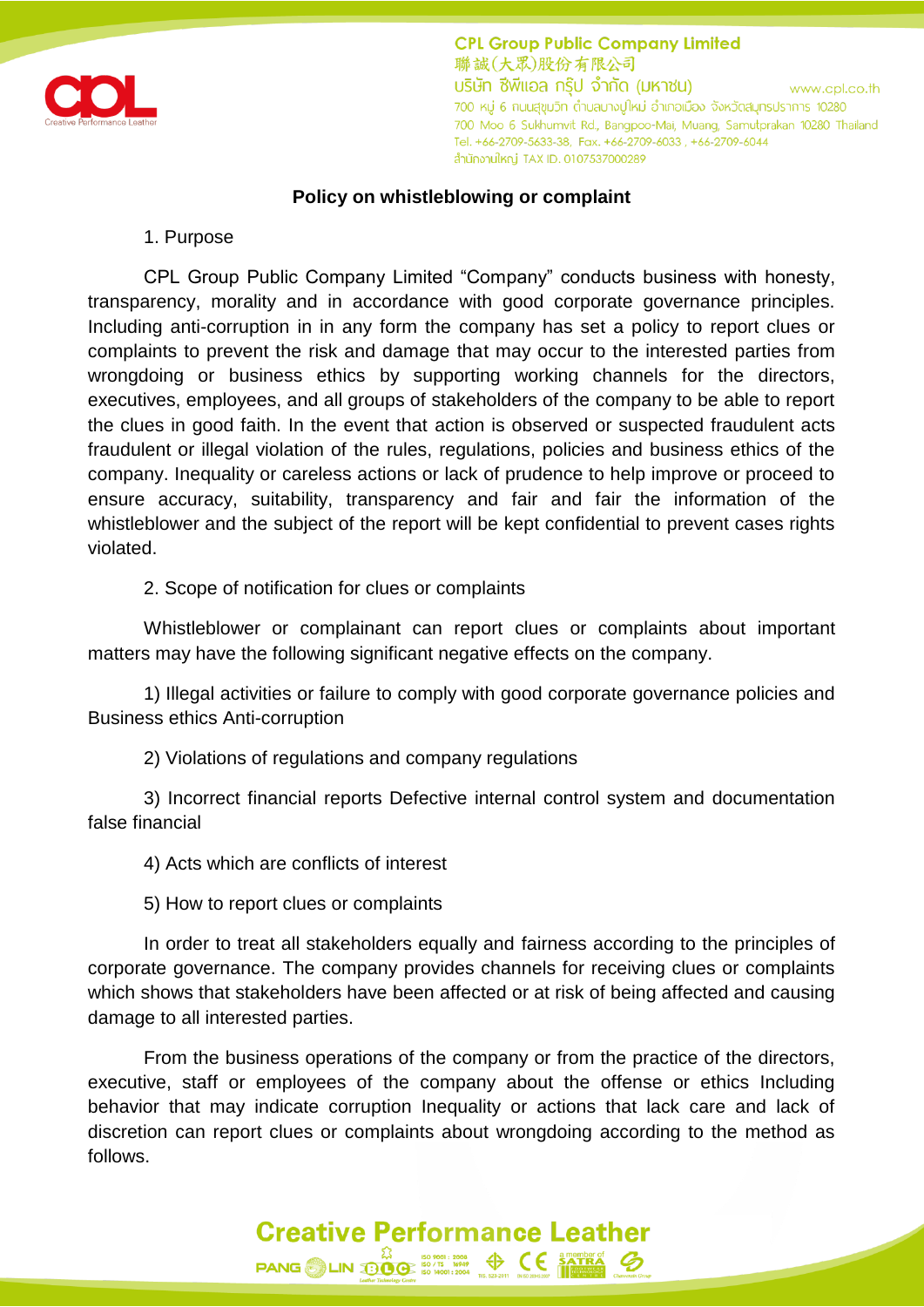

Clearly state the name, address, and contact telephone number of the whistleblower or complainant Including the name of the offender and the crime committed that is reliable information and evidence (if any) by means of notification as follows.

1. By mail

Chairman of the Board of Directors or Chairman of the Audit Committee

CPL Group Public Company Limited

No. 700, Village No. 6, Sukhumvit Road, Bang Pu Mai Subdistrict

Mueang District, Samut Prakan Province 10280

2. Email to the company secretary [secretary@cpl.co.th](mailto:secretary@cpl.co.th)

3. Company website [www.cpl.co.th](http://www.cpl.co.th/)

4. Suggestion box / comment / complaint within the company

The channel is a safe channel and can give the whistleblower confidently access when reporting information or clues without risk to the informant later or recommendations regarding the implementation of anti-corruption measures.

In this regard, the company will investigate and record the investigation in writing. Without revealing the name of the clue person Including the collection of confidential information in order to protect the effects that may occur to those reporting clues.

4. Process to proceed when receiving a clue or complaints

4.1 When receiving a clue or complaints, The company will assign the internal audit department or other appropriate departments to collect relevant facts. To consider and filter information received from the whistleblower or complaints in the event that the investigation has found the truth the internal audit department or other assigned departments will present to the audit committee. And the board of directors to consider, acknowledge, and order or set guidelines for the operation, including setting up a committee to investigate the facts In order to proceed with the consideration in the relevant section.

4.2 After the commission has investigated has verified the above facts will provide operational guidance to the audit committee and the board of directors in order to consider the order and specify the corrective action and consider further penalties.

# **Creative Performance Leather** PANG LIN **DOC** 50 1001 : 2008<br>PANG LIN **DOC** 50 14001 : 2004<br> $\frac{1}{100}$  son and 1204  $\frac{1}{100}$  son  $\frac{1}{100}$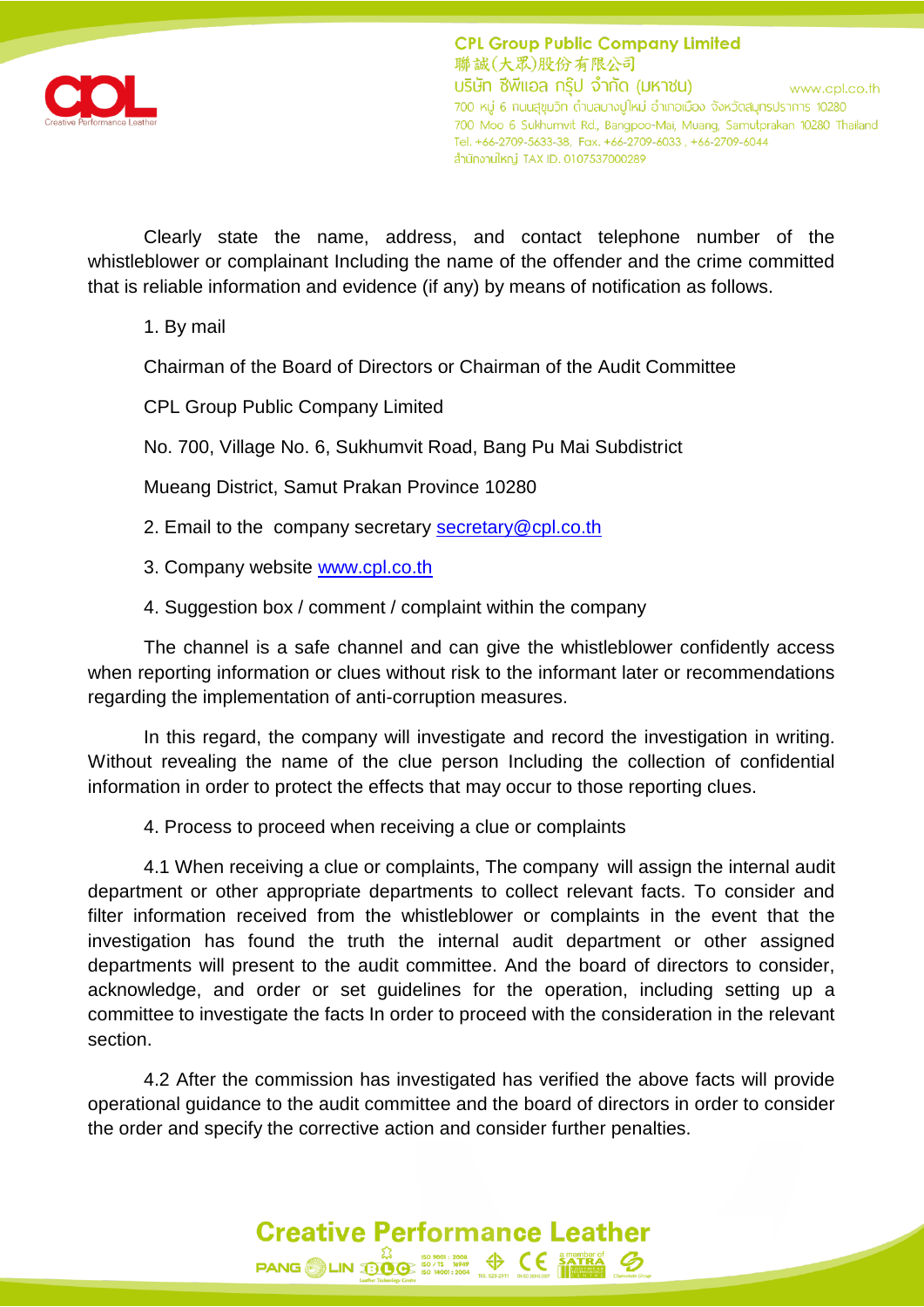

**CPL Group Public Company Limited** 聯誠(大眾)股份有限公司 ้บริษัท ซีพีแอล กร๊ป จำกัด (มหาชน) www.cpl.co.th 700 หมู่ 6 กนนสุขุมวิท ตำบลบางปูใหม่ อำเภอเมือง จังหวัดสมุทรปราการ 10280 700 Moo 6 Sukhumvit Rd., Bangpoo-Mai, Muang, Samutprakan 10280 Thailand Tel. +66-2709-5633-38, Fax. +66-2709-6033, +66-2709-6044 ลำนักงานใหญ่ TAX ID. 0107537000289

### 5. Investigation and penalties

After checking and found that Information or evidence that provides reasonable grounds to believe that the alleged culprit has committed corruption, illegal acts, rules, or the company's code of ethics will give the right to the accused to be informed of the allegation and prove themselves by seeking additional information or evidence to show that they are not involved in the alleged offense.

If the accused Committing Corruption Actually, the offenders, whether they are directors, executives, officers or employees of the company, regarded as a violation of the anti-corruption policy on corporate governance company Code of Ethics must be considered disciplinary action according to the regulations set by the company and if the action is against the law Offenders must be punished both legally. And disciplinary actions per company regulations.

## 6. Measures to protect the whistle blower or the complainant

To protect the rights of the complainant and informants acting in good faith the company will conceal names, addresses, or any information that can identify the complainant or data provider And maintain the information of the complainant and the giver of information is confidential. This is limited to those responsible for investigating complaints. That will be able to access the information in the event that there is a complaint about the corruption of the directors or executive, the Audit Committee will protect the whistleblower. The complainant, the witness, and the person who provided the information in the investigation of the facts to prevent suffering, dangers and unfairness arising from whistleblowing, complaint, witness or information provision.

The company will not do any unfair action to the whistleblower complainant whether by changing positions, job characteristics, workplaces, suspensions, intimidation, disruption of work, termination of employment, or any other acts of unfair nature to the whistleblower complainant those who cooperate in the investigation of facts.

Those responsible for complaints must keep the complaint information and evidence documents of the complainant including providing confidential information do not disclose information to unrelated parties except as disclosed by the law.

**Creative Performance Leather**